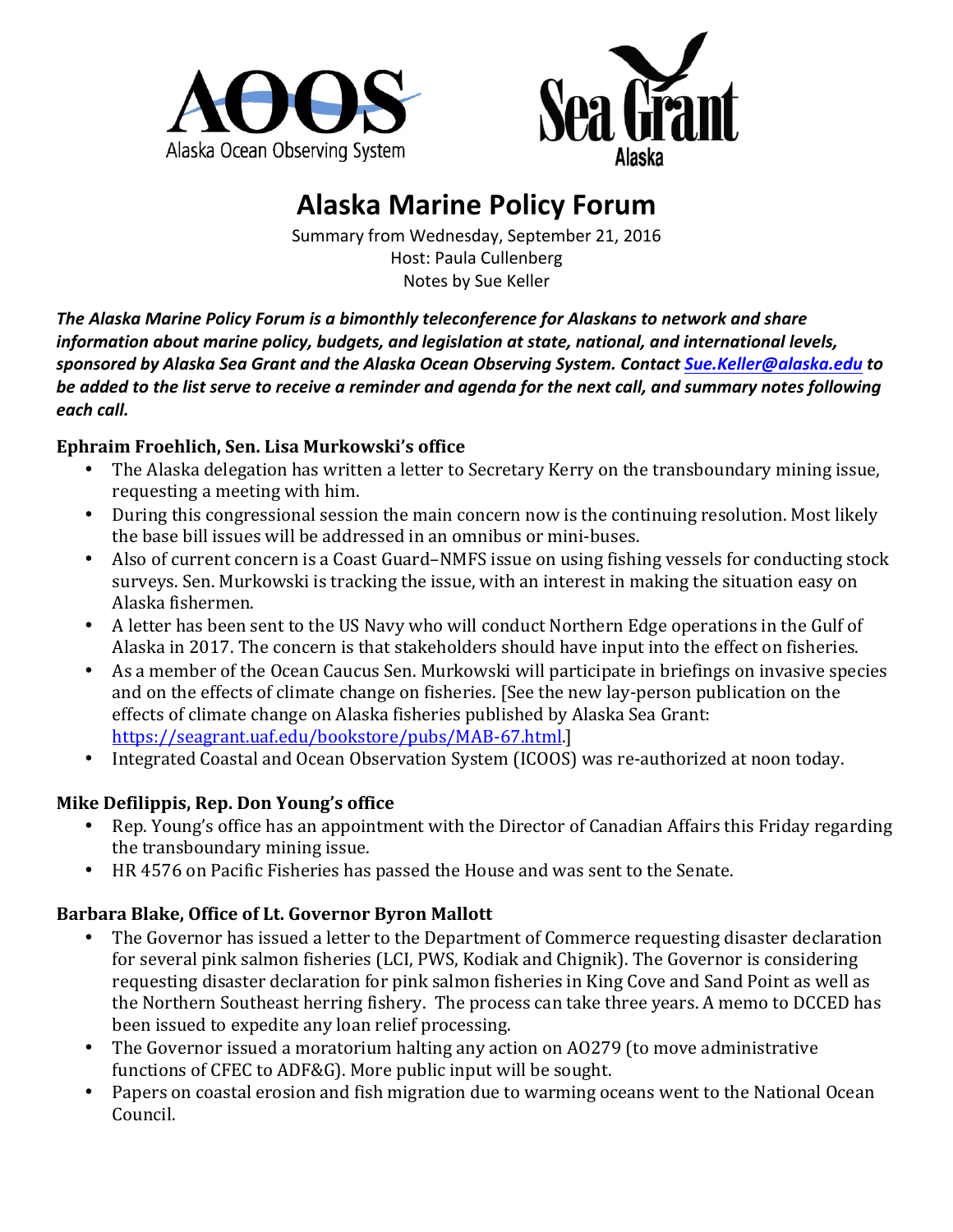- The Lt. Governor participated in the State Department's Our Oceans Conference held in Washington DC. He engaged in discussions on the effects of warming waters and ocean acidification on fisheries.
- Alaska may try to re-engage with the Pacific Coast Collaborative (WA, OR, CA, BC).
- The Mariculture Task Force will hold its second meeting September 30 at 8 am. Anyone can participate; contact barbara.blake@alaska.gov.
- The transboundary mining affects the headwaters of the three main rivers in Southeast Alaska. October 6 is a signing date for the Statement of Cooperation between the State of Alaska and British Columbia. The State of Alaska is also in contact with Secretary Kerry on this.
- The 9<sup>th</sup> circuit appeal by United Cook Inlet Drift Association against the NMFS and the State of Alaska received judgement in favor of UCIDA. This will have fisheries impacts.

## **Pete Jones, NMFS**

- NMFS is closing in on the fiscal year. An NPRB meeting is coming up in Sitka. NMFS is preparing for the next NPFMC meeting in December. One issue is setting ABC quota. Staff are working on an abundance based management workshop for the Bering Sea and Gulf of Alaska.
- There have been some stranded whales.
- Most humpback whales will be removed from the Endangered Species List, but a few stocks will still be protected. This will be good news for Alaska.
- Three weeks ago NMFS was notified by the USCG that they may not be able to use chartered fishing vessels to do surveys;  $60\%$  of surveys are done this way now. NMFS may have to use passenger vessels and oceanographic vessels. This would cost more. Legal counsel is involved now.

#### **Mark Everett, US Coast Guard**

- Everett is willing to serve as a facilitator on sharing information on the charter issue, and direct people to the right personnel in USCG.
- The Bering Strait Arctic Chinook exercise went well. During the third week of August USCG partnered with Homeland Security and others to conduct this mass rescue drill operation, on procedures to follow if a disaster occurs on a cruise ship. Community residents practiced abandon ship exercises in life boats, etc. The successful operation happened to coincide with the presence of the *Crystal Serenity*.
- A dispersant use plan was signed in January 2016. Over the next 24 months USCG will conduct an outreach program to captains in western Alaska and Prince William Sound. Dispersants are used on crude oil spills. USCG wants to determine where more protection is needed; they will listen to residents, industry and others about potential avoidance areas (where dispersants would not be used). Community meetings will be held in Kenai, Kodiak, Dutch Harbor, and Valdez.
- The EPPR (Emergency Prevention Preparedness and Response) working group is preparing a survey for communities to assess resiliency to oil spills, including eight arctic nations.

#### **Erin Shew, White House Knauss Fellow**

The White House Council on Environmental Quality, NOAA Office for Coastal Management, Environmental Law Program of the William S. Richardson School of Law (University of Hawai'i), and the Alaska and Hawai'i Sea Grant College Programs will host the international Symposium on Climate Displacement, Migration, and Relocation, Dec. 13-14, 2016, in Manoa, Hawai'i. A call for papers will be issued, which may be published in the *Climate Law* journal. They will look at opportunities and challenges of climate relocation, including case studies. The goal is to find ways for governments and locals to address relocation. The symposium builds on President Obama's visit to Alaska a year ago, when he committed to assist communities in building resilience. Alaskans have been addressing this and communities nationwide are also affected.